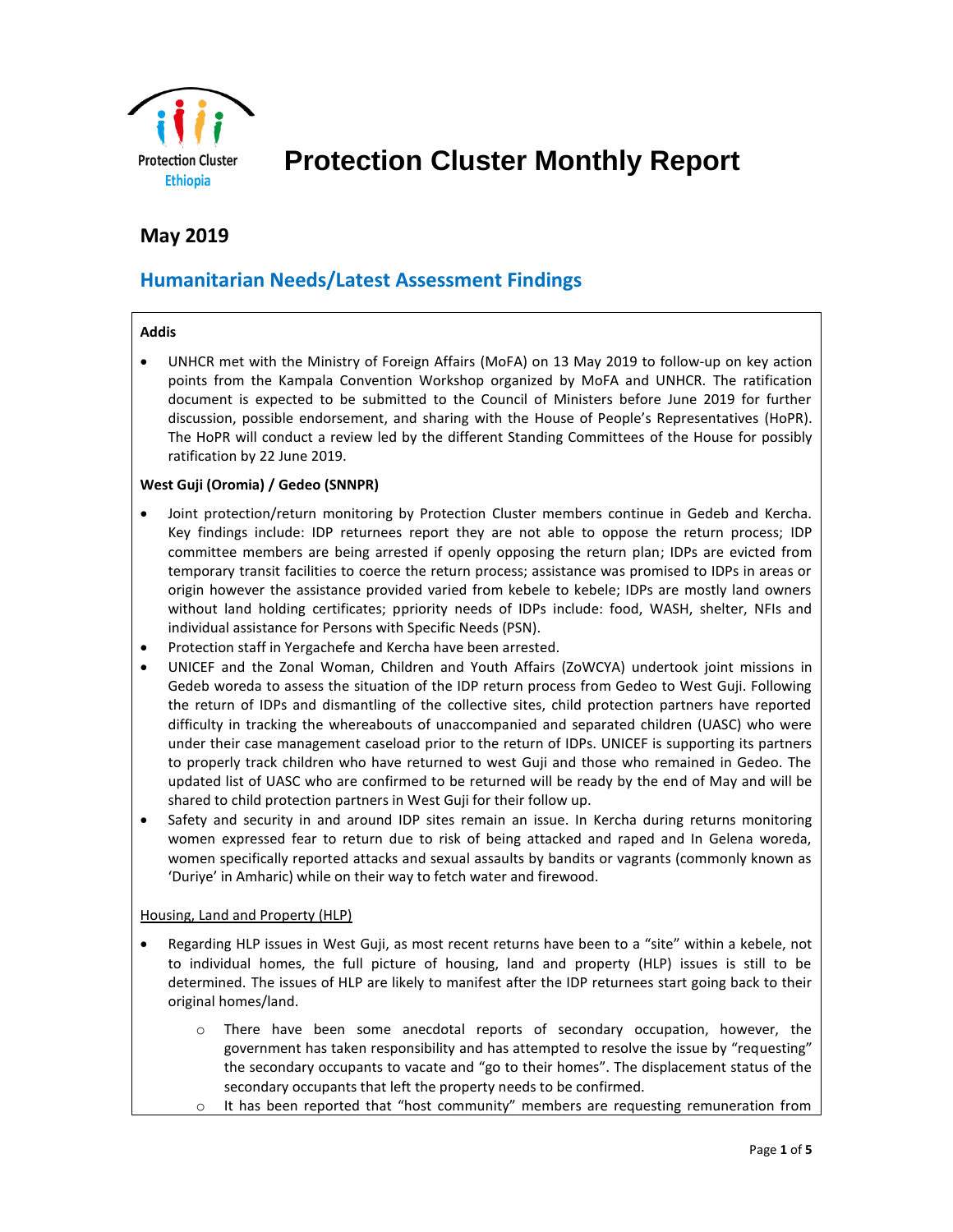returnees for protecting their land/houses during displacement. Further assessment and verification of these reports is needed.

- $\circ$  The situation regarding HLP violations and potential solutions varies significantly from kebele to kebele.
- o Instance of HLP issues are identified through protection monitoring teams to be referred to the Protection Cluster, NRC and HLP WG for documentation and follow-up.

#### Site Management Support (SMS)

- SMS partners agreed to put on hold all construction related activities at sites.
- Given the ongoing return plan, SMS partners agreed to focus on the following activities: community service activities such as service monitoring and referral pathway, coordination and information management for IDP movement tracking, meetings, gaps identification and reports, capacity development activities such as sensitization for sanitation and hygiene promotion.
- Challenges: IDPs and returnee movement tracking, restricted implementation of site activities by local authorities and in some instances, local authorities are not allowing IDP returnees to enter sites even if they expressed fear to return to their land and/or their shelters are destroyed/damaged.

#### **Wollegas (Oromia)**

- The Protection Cluster continues to raise concerns regarding the return process. Partners were restricted from accessing sites in East Wollega on 11 May 2019. IDPs overwhelming report they do not want to return to Kamashi or border areas in the Oromia region along the Kamashi zone border. Family separation is occurring as children are being left at sites while the parents return to their land to assess the security situation. There have been reported instances of IDPs returning to the IDP site after returning to their places of origin due to insecurity.
- It was reported that 269 households/991 persons from a site near Gimbi moved to Gimbi town and the surrounding areas. The IDPs stated they are not willing to return to Kamashi as per the government's plan.

#### **Somali Region**

#### Drought

• The rains were below expectation in April resulting in significant negative impact on pastoralists as death of many animals have been reported across the region. As a result, the Somali Region ICCG has prepared a mini Emergency Preparedness and Response Plan (EPRP) which is being signed off by regional government this week. It requests US\$20m for the next three months.

#### Flood

• The rains started late (end April) but have been heavy and caused significant flooding with death of up to 200 animals and some people (numbers not yet confirmed). It is however, expected that the rain will cease at the end of May and not restart until October, so the drought situation is still of concern.

#### Durable Solutions for IDPs (return, resettlement/relocation)

- A "go-and-see" mission to assess the returns of IDPs in Sitti and Fafan zones took place from 09 to 17 May. The visit to Dawa is underway. The team visited seven locations in Tuliguled woreda, Fafan zone, and Erer woreda, Siti zone where some 2,000 HH are returned. The plan to visit a site in Babile woreda was cancelled due to that specific site being in Oromia.
- Some IDPs returned voluntarily to their places of origin, while others were returned with assistance of government (including woreda DPPB). Other IDPs from Dire Dawa sites were relocated to Erer zone (while those who did not want to be relocated remain in Dire Dawa). The movements started in early March and is continuing. The situation for IDPs in these sites is uncertain as the conflict in 2017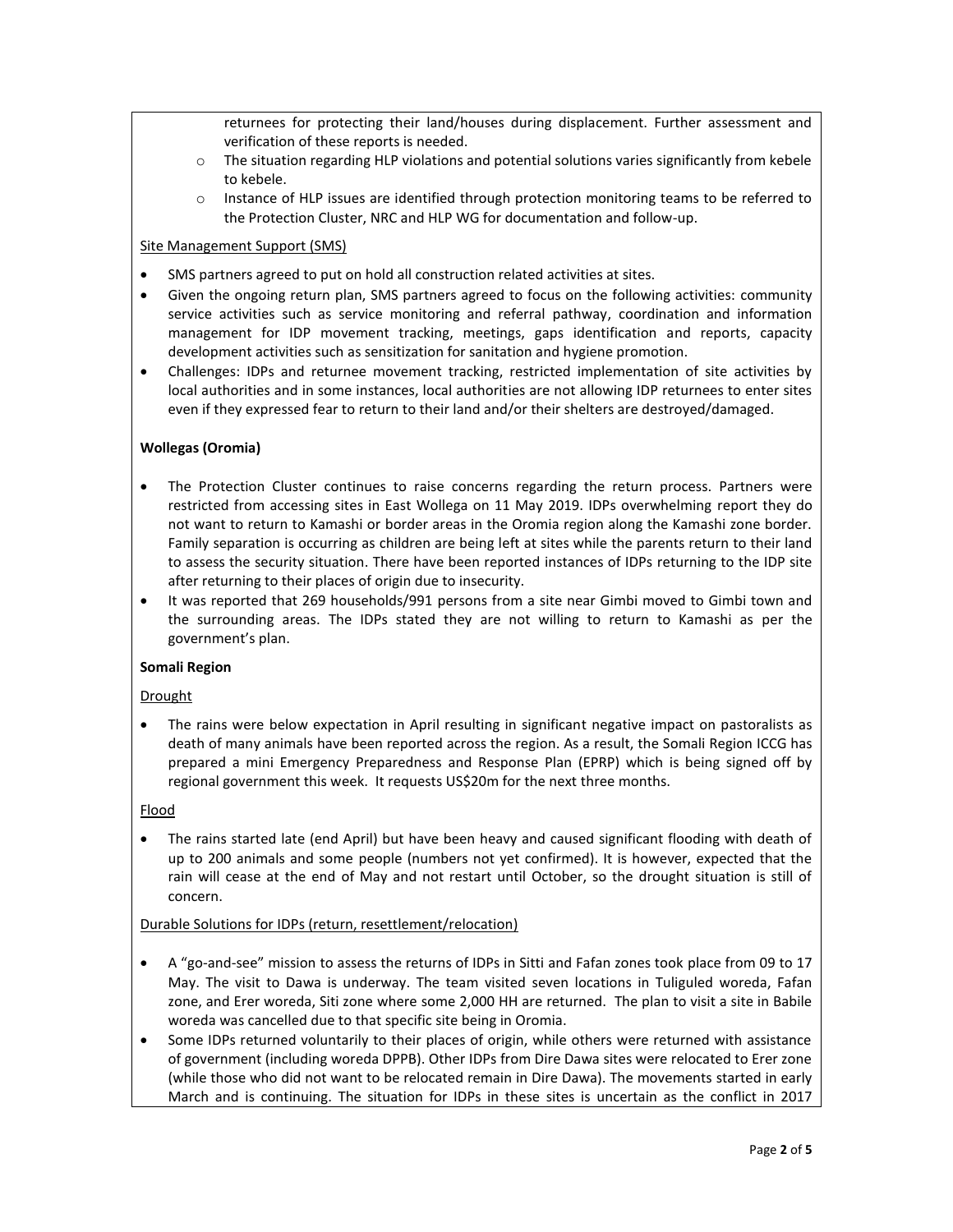caused not only destruction of houses, but also infrastructure and livelihoods, which have not been rebuilt. Households are resorting to extreme coping strategies such as increased livestock selling, begging, child labor, child marriage, etc.

• While most returnees expressed happiness to be home (despite the poor living conditions), they have reservations about safety and security because they are living next to, or even together with, the individuals and communities they were in conflict with in the recent past. In some locations, IDP returnees are not free to access different public services such as education, water, health, etc. due to fear and ongoing intimidation.

# **Humanitarian Response**

#### **Wollegas (Oromia)**

- World Vision has launched a child protection project in the Wollegas funded by UNICEF aimed at building the capacity of WoWCYA and ZoWCYA in both zones. World Vision conducted training on mental health and psychosocial support (MHPSS) for 24 (8 women, 16 men) social workers, women and child affairs experts. The training equipped participants with the knowledge and skills required to provide Psychological First Aid (PFA) to children and adults in distress as well as identify and plan for other types of psychosocial interventions at the grass-root level.
- World Vision is assisting WoWCYA and ZoWCYA to track the cases of unaccompanied and separated children (UASC) in the return process.

#### **Somali**

• In the Somali region 40 cases of GBV (18 girls and 19 women / 3 rape and 37 physical violence) were referred to various services. The survivors were provided with psychosocial support, medical treatment, and legal aid services.

#### **West Guji (Oromia)**

#### Child Protection

- Distribution of dignity kits was provided to 6,219 IDPs, IDPs returnees and host community members.
- Capacity building was conducted on child protection for 28 government counterparts and child protection volunteers.
- Construction of Child Friendly Spaces in Banko Michicha and Suke kebeles.
- Established intervention plan with government counterparts to intervene in return locations: FTR in government temporary reception facilities; awareness raising to address discrimination at schools, deployment of workers in Kebeles of return to address child protection issues.

#### **SGBV**

- Awareness raising on SGBV conducted in three woredas (Abaya, Kercha, Gelena) for 783 individuals (362 male and 421 female) on early marriage, referral path ways, community involvement in preventing and mitigating GBV, clinical management of rape for community health workers as well as the IDP community.
- Training conducted for religious leaders in Abaya Woreda. 55 (3 female & 52 male).
- Psychosocial support for retunees (children and women) is ongoing at each Child Friendly and Women safe space sites in Bule Hora, Abaya and Kercha woredas.
- In collaboration with Ethiopia Society of Obstetrics and Gynecology a four days training on Clinical Management of Rape is given for 24 clinicians (focal persons of GBV referral pathway).
- 35 post rape treatment kit is provided to health facilities of Gedeo and West Guji zone
- A total of 5,221 IDP, returnee and host communities addressed on how to prevent, identify and report GBV incidents, availability of services like health, PSS, legal and security for GBV survivors. This month a total of 13 sexual violence cases received comprehensive response services in both zones.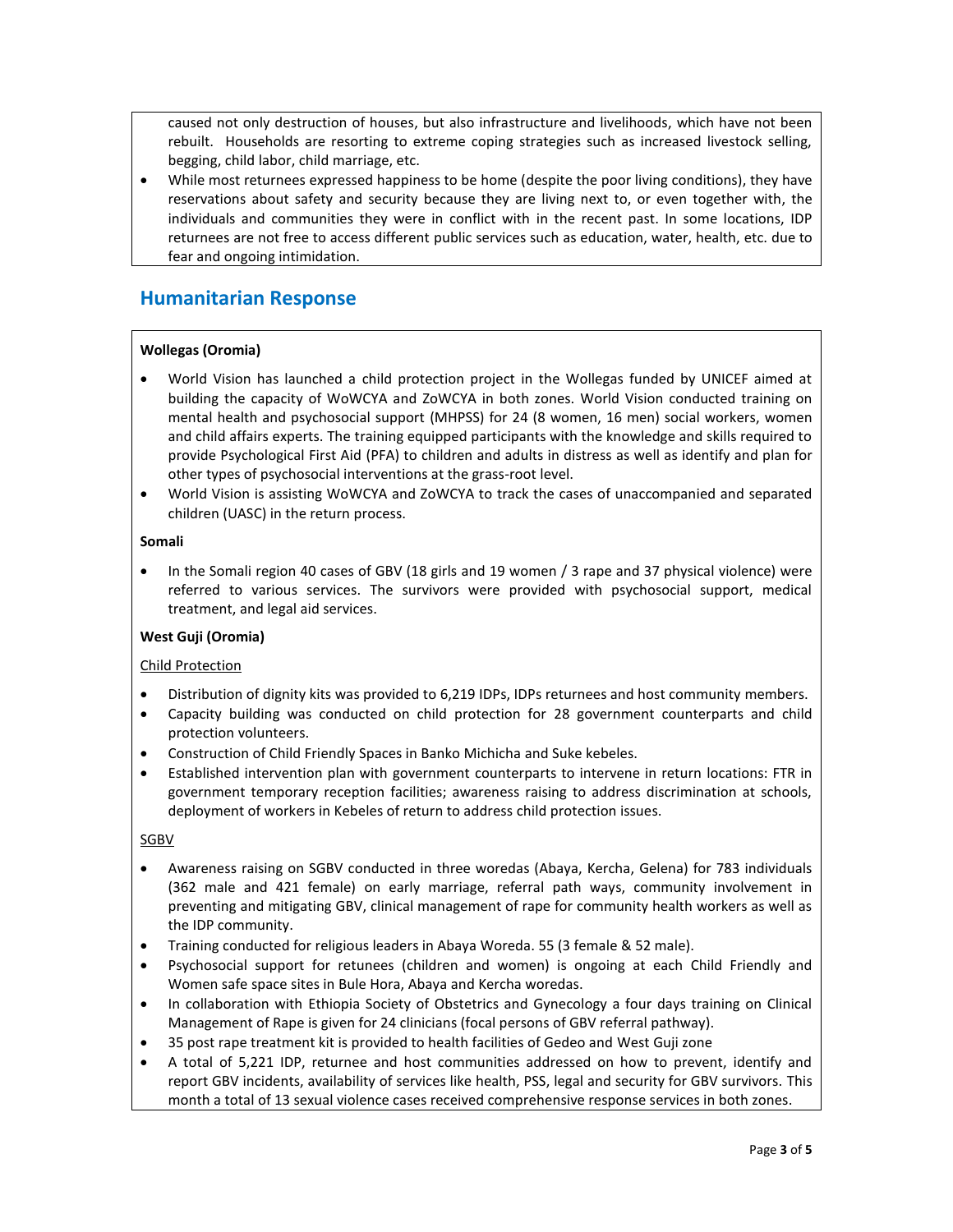#### Protection Monitoring

- Published inter-agency protection monitoring report (Jan-March 2019)
- # of FDG (71) & KII (61) and observation conducted
- # of Persons reached by IPM include the following: 138 (25 F & 113) key informants (Government officials, IDPs and host community, partners), 1500 (45% F) FDG (IDPs and host community)
- Return monitoring conducted in Kercha, Hambella, Gelena and Bule Hora.

#### Housing Land and Property

- NRC's ICLA team completed a pilot project which involved the signing of 10 MOUs by beneficiaries receiving conditional cash assistance for the reconstruction of shelter. All beneficiaries received legal advice on HLP issues and participated in a due diligence process. Approximately 700 further beneficiaries are expected to receive HLP assistance in the coming weeks.
- NRC's ICLA team provided mobile group information sessions to a total of 710 beneficiaries on HLP related issues

#### **Gedeo (SNNP)**

• Following the IDP return process, most child protection response services are interrupted. As IDPs were moving and collective centers were dismantled, UNICEF partners-including BOWCYA were not able to undertake case management activities.

#### **Amhara**

- UNICEF provided technical support to zonal and woreda women and children affairs offices in Central Gondar, West Gojjam, North Wollo zones on identification/registration of UASC, children and women who experienced violence, provision of response services including arrangement of alternative care for UASC.
- 119 UASC were reunified with their families and 241 vulnerable children were provided with psychosocial support, including access to child-friendly spaces with multi-sectoral programming interventions.
- Two women who have experienced physical violence have also been identified and supported to receive treatment.

### **Inter-Cluster Issues**

- The child protection response relies on multi-sectorial approach and limited support from other clusters (e.g. shelter and food) will indirectly impact child protection response service.
- During returnees monitoring, family separation has been observed, with men going to the areas of origin, while women and children remain behind. IDP returnees may be forced to bring their family members to register, and separated families experience increased vulnerabilities.

### **Advocacy Messages**

- In the context of the current return process the government is undertaking, the Protection Cluster strongly advocates that returns of IDPs should be dignified and voluntary. Any forced return that may be committed by government is a violation of human rights and against protection principles. Principles of dignified return and do no harm should be respected by government authorities.
- Administrative decisions related to children should rely on the "best interest of the child".
- Maintain family unity and prevent family separation during the return process.